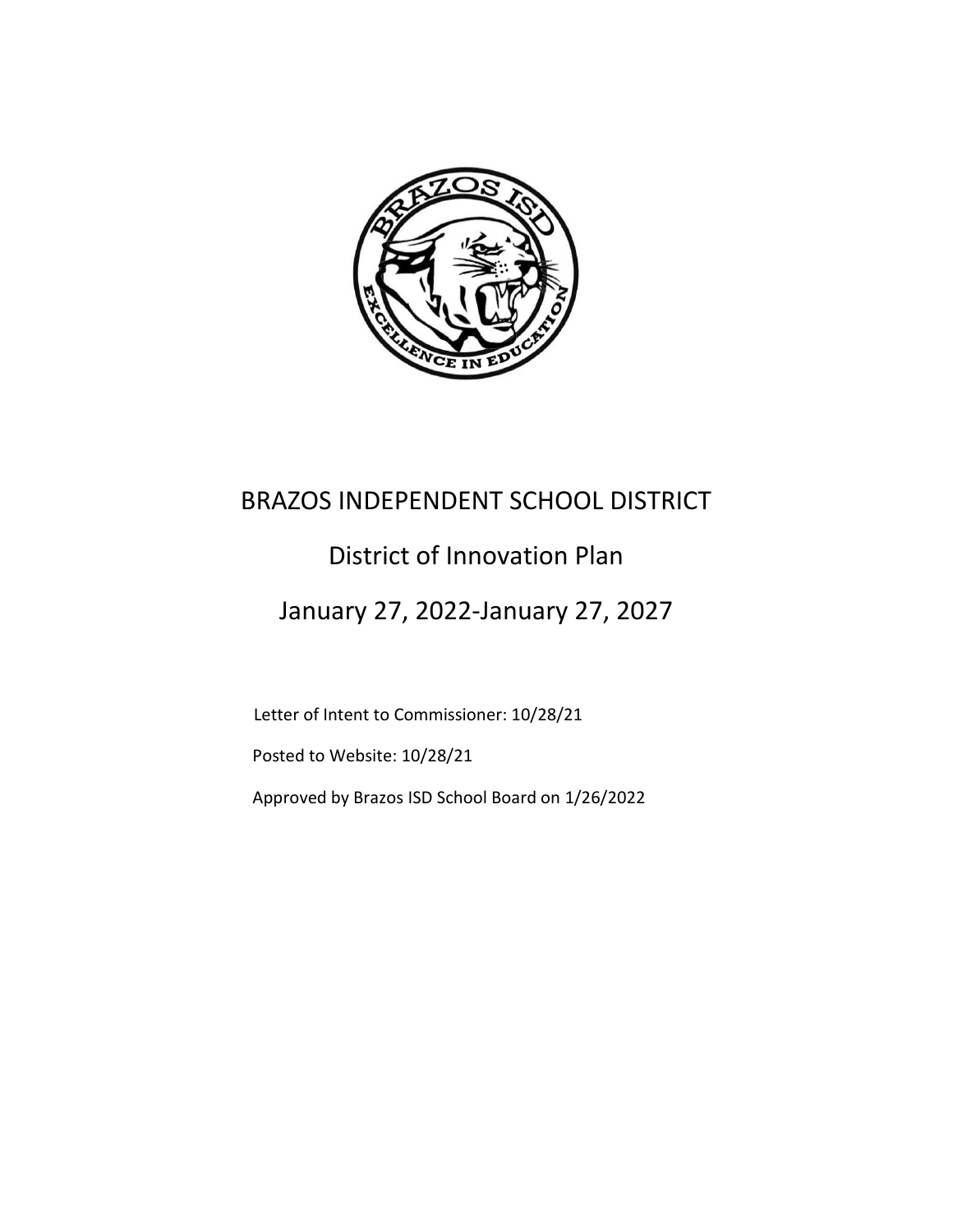### **Introduction**

A District of Innovation is a concept passed by the 84th Texas Legislature that gives traditional independent school districts most of the flexibilities available to open enrollment charter schools, including exemption from many requirements mandated in the Texas Education Code. To create a District of Innovation, a school district must adopt a five-year innovation plan according to the Texas Education Code.

# **What areas of flexibility can BISD consider in its District of Innovation plan?**

A District of Innovation may adopt a plan that includes exemptions from most of the same state laws that are not applicable to open enrollment school districts. Brazos ISD is not seeking exemptions from all areas as they do not fit the needs of our district. These laws could include:

Uniform school start date

Class size ratio

Minimum minutes of instruction

The 90 percent attendance rule (but compulsory attendance still applies)

Student discipline provisions (with some key exceptions, like the requirement to have a code of conduct and restrictions on restraint and seclusion)

Teacher appraisal system

Teacher certification (except as required by federal law)

Teacher contracts

Teacher benefits

Site-based decision making processes (to the extent required by state law)

# **Time Frame:**

October 13, 2021: DEIC Committee met and discussed district of innovation process and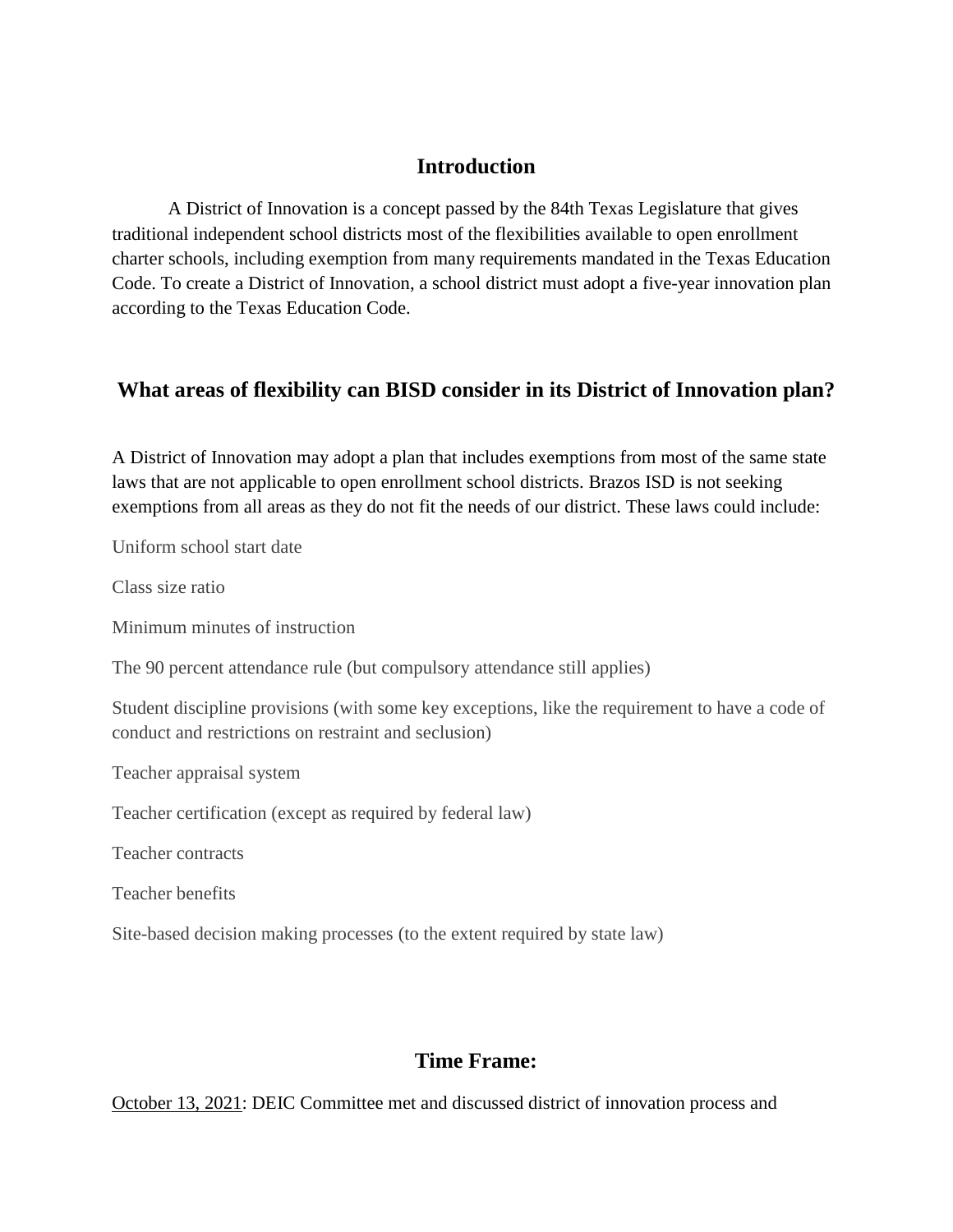updates to current plan that expires at the end of the school year.

October 27, 2021: Inform Board of intent to renew DOI Plan

October 28, 2021: Letter of intent to adopt renewed DOI Plan sent to Commissioner

October 28, 2021: Draft Plan Posted on Website

December 15, 2021: Scheduled Public Hearing

## **Areas of Exemption**

#### **DETERMINE A FLEXIBLE SCHOOL START DATE (TEC §25.0811a) (EB LEGAL)**

Manner in which the statute inhibits the plan: The Texas Education Code states a school district may not begin student instruction before the fourth Monday of August. For many years this was the rule; however, districts had the option of applying for a waiver to begin earlier, even as early as the second Monday in August. The start-date waiver was eventually removed when the legislature determined school districts should begin the first semester no earlier than the fourth Monday of August, with no exceptions. The current process allows no flexibility in the design and balancing of instructional semesters to meet the needs of students or the wishes of the local board of trustees, who represent community interests in this matter.

The flexibility of school start date allows the district to determine, locally on an annual basis, a school calendar that will best meet the needs of our students and local community. The flexible start date allows us as a school district to balance the amount of instructional days in each semester. Additionally, having this flexibility allows for a shortened start of school week, flexible staff development planning, and the ability to synch our calendars with local community colleges for our dual credit students. A shortened start week allows for easier transitioning for our pre-k and kindergarten students.

Brazos ISD will determine on an annual basis the local start date of the first semester, not to precede the second Monday in August of any given year.

The annual calendar will be developed and submitted by the District Education Improvement Committee (DEIC) and approved by the board of trustees.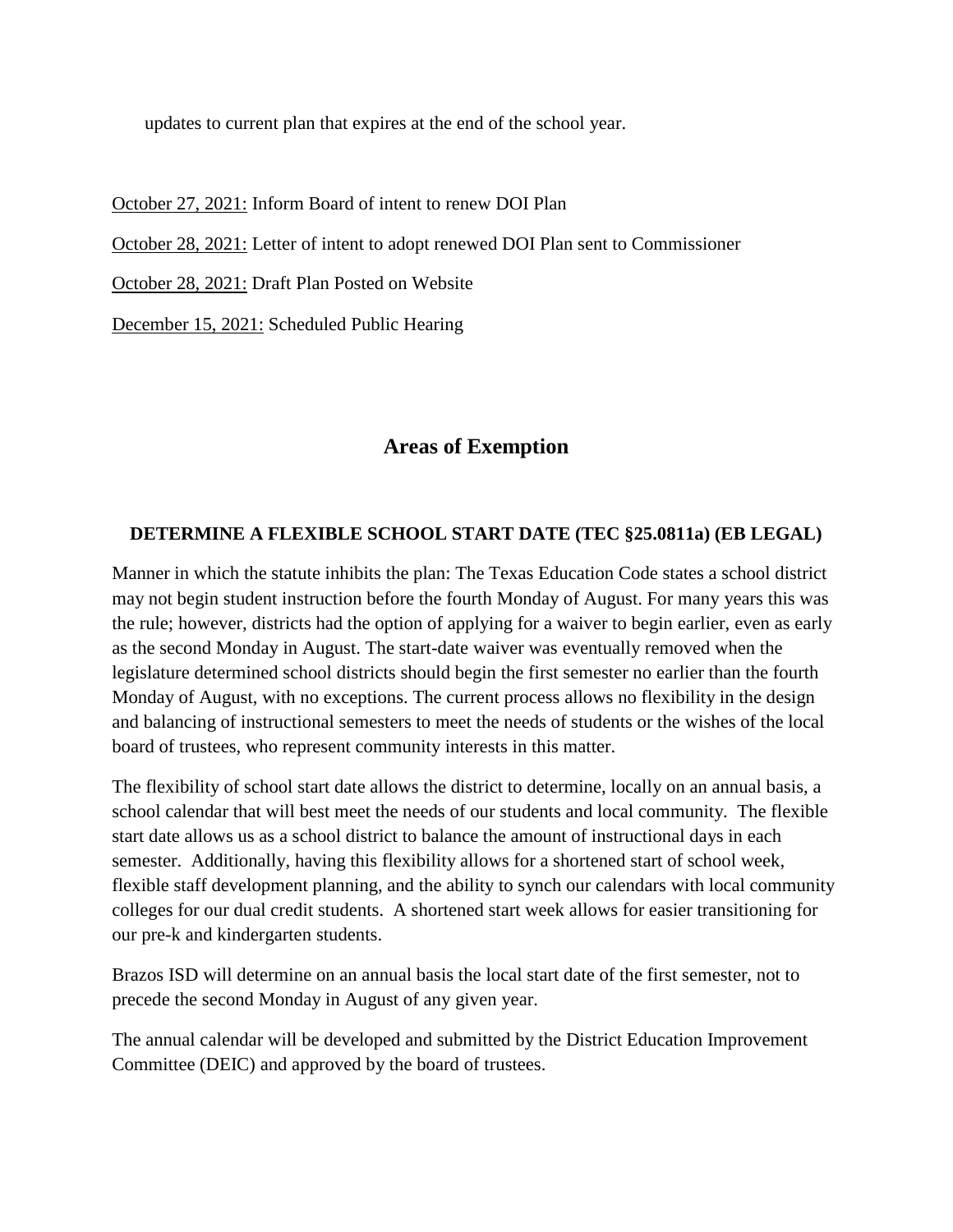## **ALLOW ALTERNATIVES TO EDUCATOR CERTIFICATION FOR DISTINCTIVE SUBJECTS (TEC §21.003a) (TEC §21.057a-e) (DK LEGAL)**

Manner in which the statute inhibits the plan: Texas Education Code states a person may not be employed as an educator by a school district unless the individual holds an appropriate certificate or permit issued by the appropriate state agency. In the event a school district cannot locate a certified teacher for a position, or a teacher is teaching a subject outside his or certification, the district must request emergency certification from the Texas Education Agency and/or the State Board of Educator Certification.

In lieu of these requirements, the district will establish its own local qualification procedures. The current system does not take into account the unique financial and/or instructional needs of the district, staffing shortages, as well as the location of the district. Freedom from these requirements will make it possible to hire industry experts and post-secondary instructors to teach dual-credit, STEAM, STEM and vocational/CTE courses, thereby increasing the number of students able to receive such instruction. Brazos ISD proposes the district will establish its own local qualification procedures so that individuals whom are degreed or professionals in an area may be allowed to teach a CTE course and difficult to fill positions such as secondary math, science and foreign languages. In addition, certified teachers may be allowed to teach a course, subject or grade level that he/she is not certified by the state to teach. The following procedures will be put into place to ensure that highly qualified professionals and/or certified teachers are put into these positions.

- In exceptional circumstances, when a certified educator is not found, the campus principal may submit to the superintendent a request for local certification that will allow a non-certified, yet highly qualified professional to teach, **or** a certified educator to teach a subject in a related field for which she or he is not certified by the state.
- The principal must specify in their request the reason for the request and document what qualifications the individual possesses to teach the proposed subject. Emergency or financial situations creating the need for this assignment should also be noted.
- A support plan, through the use of a mentor will be put in place when possible. High quality lesson plans, a partnership with a certified teacher in the same field and/or curriculum guides will be used to support the uncertified, yet highly qualified teacher.
- In the event an uncertified yet highly qualified educator or professional is assigned to a course, the superintendent will inform and obtain consent from the board of trustees and will notify parents of students who benefit from this decision.
- A teacher certification waiver, state permit applications or other paperwork will not be submitted to the Texas Education Agency.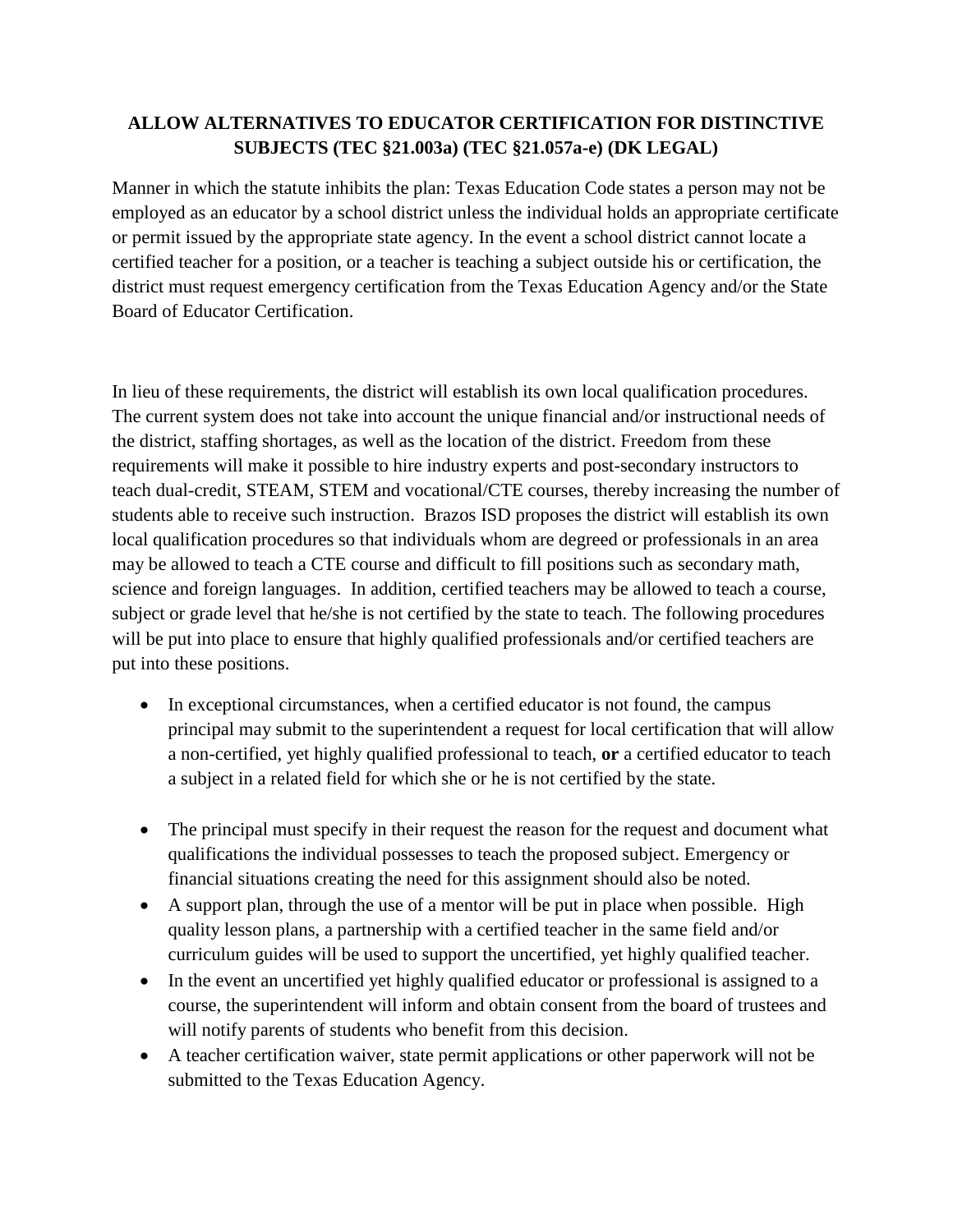### **TRANSFER STUDENTS CURRENTLY UNDER TEXAS EDUCATION CODE (§25.036)**

A district may choose to accept, as transfers, students who are not entitled to enroll in the district. Under TEC 25.036, a transfer is interpreted to be for a period of one school year.

Innovation Strategies: BRAZOS ISD maintains a transfer policy under FDA (LOCAL) requiring nonresident students wishing to transfer to file a transfer application each school year. In approving transfer requests, the availability of space and instructional staff, availability of programs and services, the student's disciplinary history records, work habits, and attendance records are also evaluated. Transfer students are expected to follow the attendance requirements and the rules and regulations of the District. TEC 25.036 has been interpreted to establish the acceptance of a transfer as a one-year commitment by the District. The District is seeking to eliminate the provision of a one-year commitment in accepting transfer applications for the following circumstances:

• Student behavior warrants suspension (in or out of school), placement in a disciplinary alternative program, or expulsion; unacceptable academic performance; student attendance falls below the TEA truancy standard.

# **PRE-KINDERGARTEN-GRADE 4 CLASS SIZE (TEC §25.112A-G)(TEC §25.113A-B) (EEB LEGAL)**

Currently, districts are required to maintain a class size of 22 students or less for Pre-Kindergarten - 4th Grade classes. When any class exceeds this limit, the district must complete and file a waiver with the Texas Education Agency. The district is also required to notify parents of waivers or exceptions to class size limits.

The proposal would look to keep class sizes below 22:1 but would streamline processes for when a specific class exceeds the 22: 1 ratio. While we certainly believe that small class size plays a positive role in the classroom, there are times when adding another teacher is not feasible such as mid-year due to increased enrollment, classroom availability, etc.

#### **Innovation Strategies:**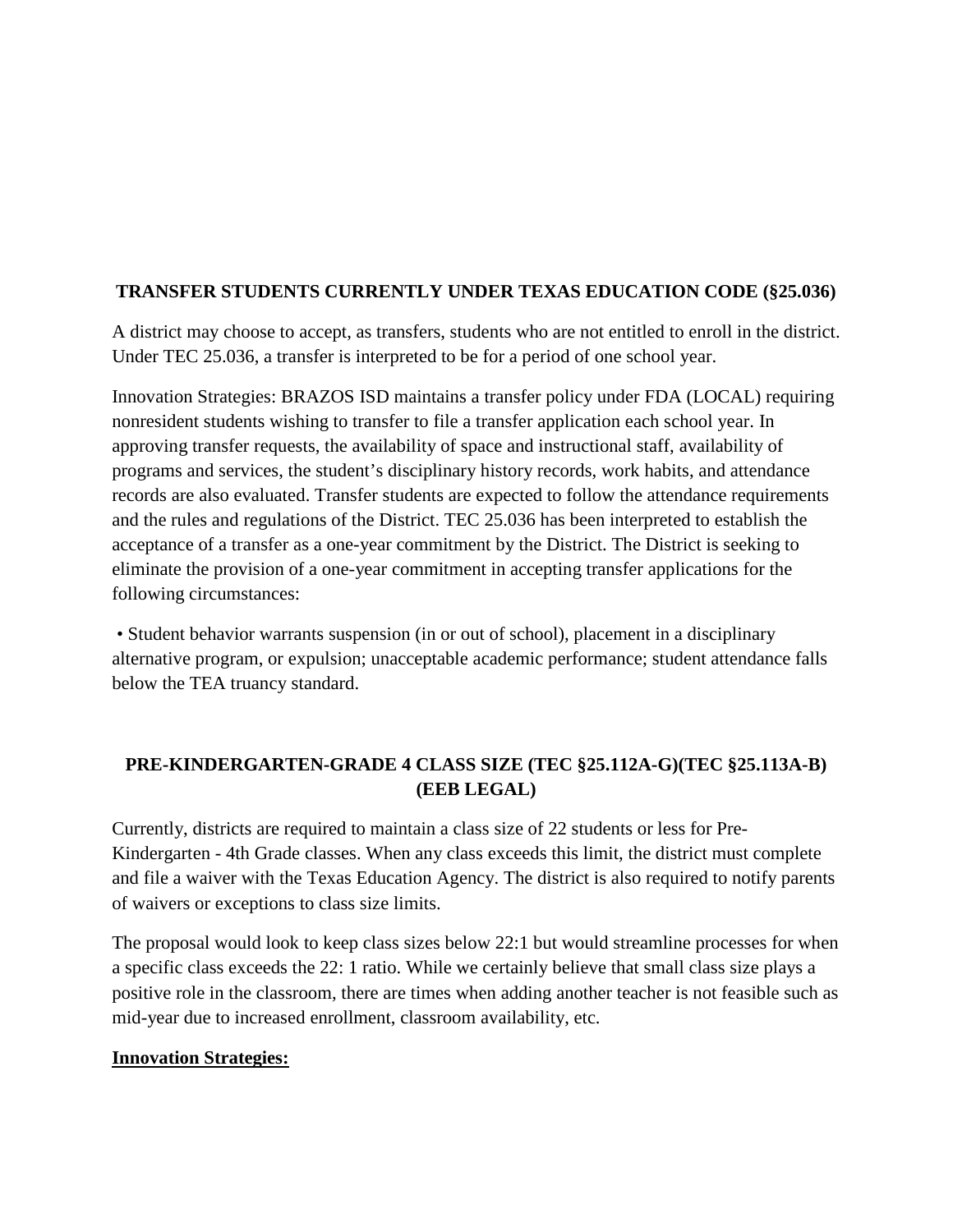BISD will attempt to keep all PK-4th core classrooms to a 22:1 ratio. However, in the event the class size exceeds this ratio, the superintendent will report to the Board of Trustees.

In the event a PK-4th core classroom reaches 23:1, the campus will notify the parents of the students in the classroom and work to reduce the ratio as soon as fiscally possible.

A TEA waiver will not be necessary when a PK-4th classroom exceeds the 22:1 ratio.

## **TEACHER EMPLOYMENT CONTRACTS (§21.102)**

Currently, experienced teachers new to the district have a probationary period that may not exceed one year if the person had been employed as a teacher in public education for at least five of the previous eight years. This time period is not sufficient to evaluate a teacher's effectiveness.

#### **Innovation Strategies:**

Probationary Contracts: Experienced teachers and counselors new to Brazos ISD that have been employed in public education for at least five of the previous eight years, may be issued a probationary contract for up to three years from the last date of district employment. This will allow a district more time to evaluate a staff member's effectiveness.

#### **DISCIPLINE OPTIONS §37.008, §37.007 (C) §37.010 (B)**

# **DISCIPLINARY ALTERNATIVE EDUCATION PROGRAMS/SUSPENSIONS EXEMPTION §37.008**

Currently Each school district shall provide a disciplinary alternative education program that:

(1) is provided in a setting other than a student's regular classroom;

(2) is located on or off of a regular school campus;

(3) provides for the students who are assigned to the disciplinary alternative education program to be separated from students who are not assigned to the program;

(4) focuses on English language arts, mathematics, science, history, and self-discipline;

(5) provides for students' educational and behavioral needs;

(6) provides supervision and counseling;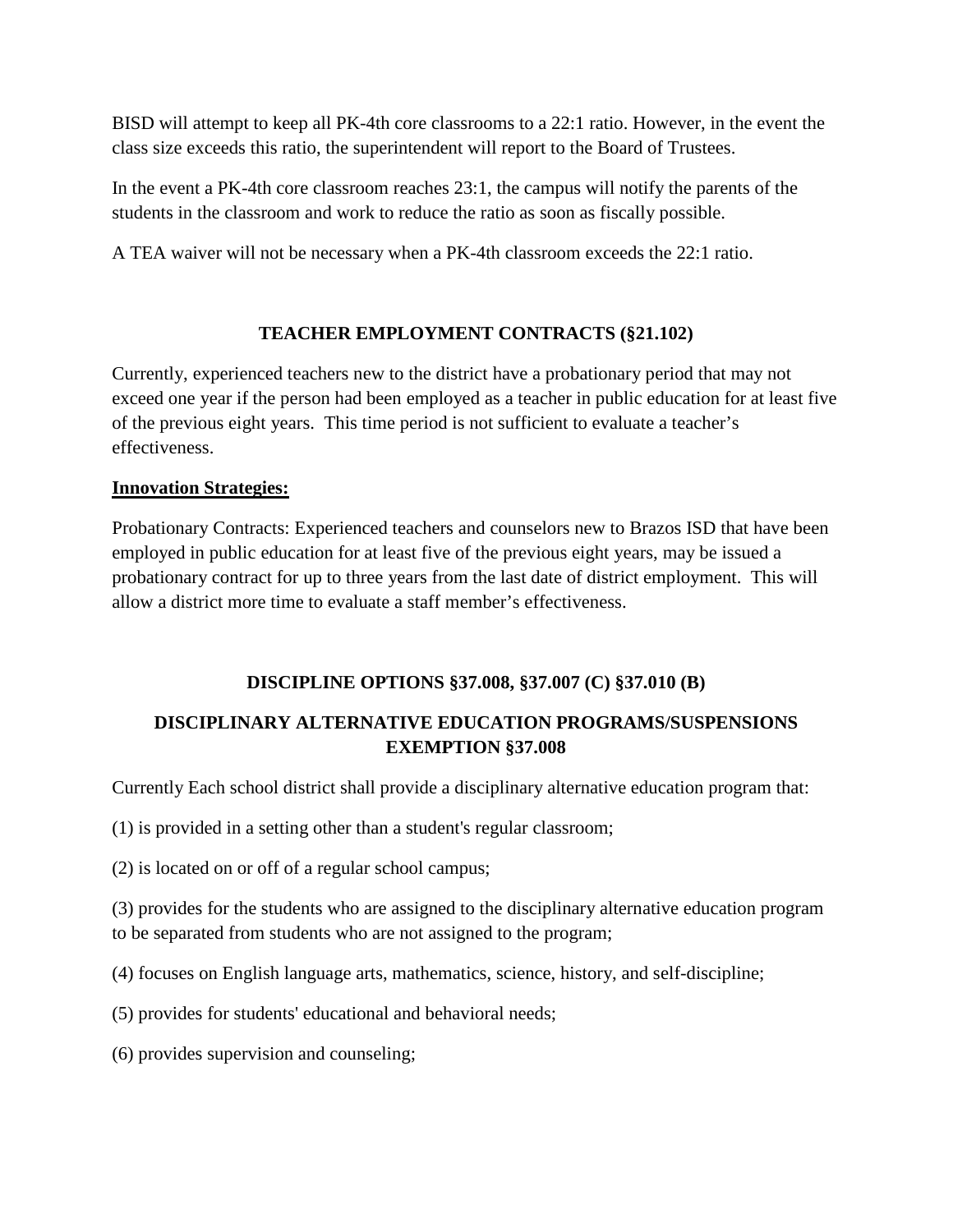(7) employs only teachers who meet all certification requirements established under Subchapter B, Chapter 21; and

(8) provides not less than the minimum amount of instructional time per day required by Section 25.082(a). §37.005, §37.006, This does not include §37.006 (l).

#### **Innovation Strategies:**

Students placed in DAEP can be housed and educated in the same area as students placed in In-School Suspension (ISS) on grade levels K-12

Allow Brazos ISD to make a common sense approach and better utilize staff to effectively run the DAEP program. This exemption would allow us to utilize non-certified staff in ISS and DAEP part of the day and certified staff during a portion of the day.

# **DISCIPLINARY ALTERNATIVE EDUCATION PROGRAMS/SUSPENSIONS EXEMPTION §37.007 (C) §37.010 (B)**

Currently TEC §37.007 (C) §37.010 (B) states that a student placed in DAEP who engages in documented serious behavior while in DAEP may be removed from class and expelled.

#### **Innovation Strategies:**

Proposal: Students who engage in persistent misbehavior, while not deemed serious misbehavior, may be recommended for expulsion. Students recommended for expulsion will have the same rights to appeal the process as other students pending expulsion.

## **TEACHER CONTRACT DAYS (TEC§21.401)**

TEC Code Requiring Exemption: current education law in Chapter 21 defines a teacher contract as a 10-month contract equivalent to 187 days.

#### **Innovation Strategies:**

With the passage of §25.081 which changed the required days of instruction to minutes the law did not address contract days for 10-mont contract employees. The determination of how many days are required to fulfill an employee's contract should be a local decision. Brazos ISD will annually evaluate the number of contract days needed for certified staff in that school year. The number of days will not exceed 187 nor will it be less than 182.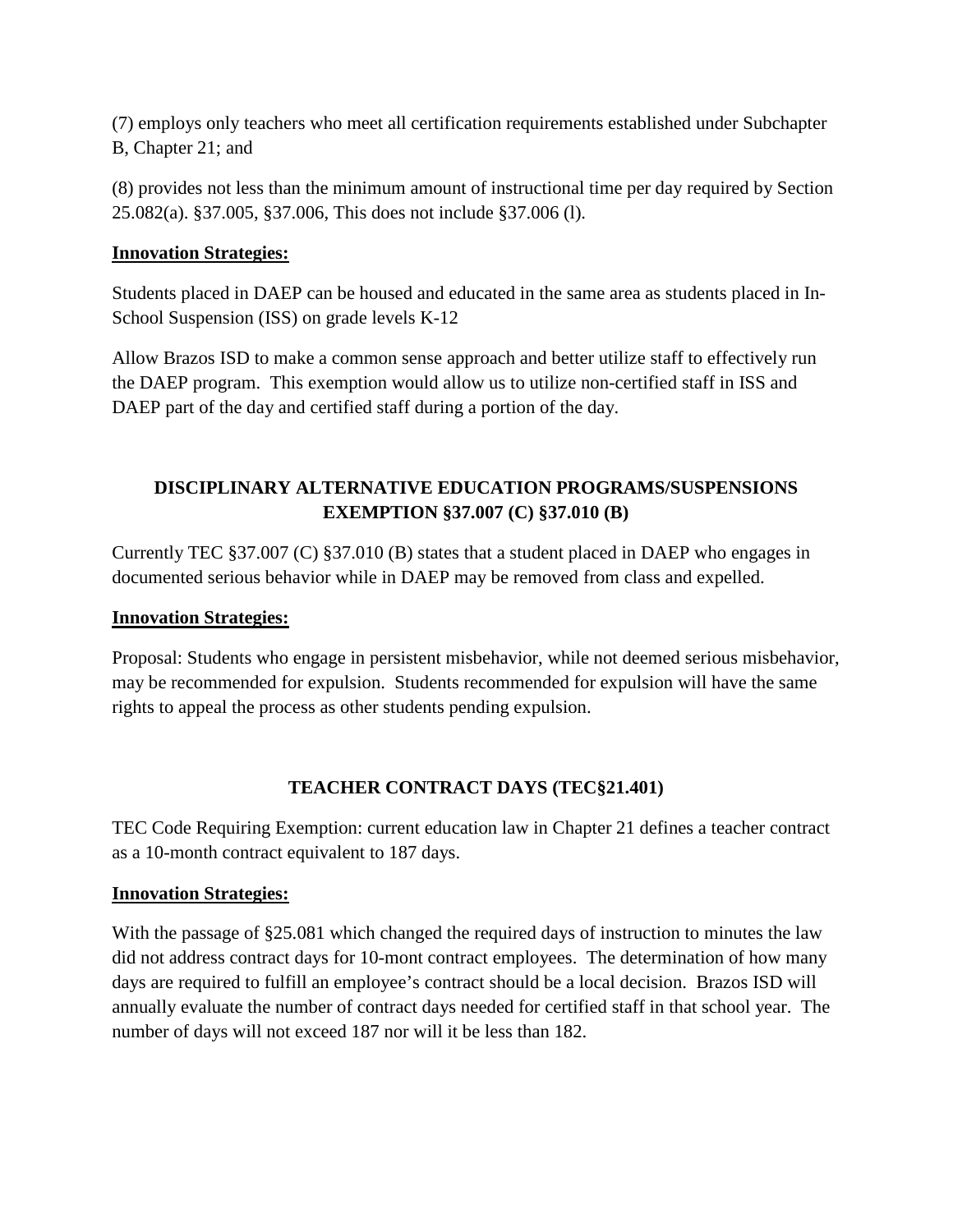#### **MINIMUM ATTENDANCE FOR CLASS CREDIT OR FINAL GRADE**

#### **(90 PERCENT RULE) (TEC §25.092)**

**Current Status:** Texas Education Code §25.092 mandates that a student in any grade level from kindergarten through grade 12 may not be given credit of a final grade for a class unless the students is in attendance for at least 90 percent of the days the class is offered.

Our goal is to inspire and equip all students to pursue futures beyond what they can imagine. One way to inspire students is to remove obstacles preventing them from pursuing nontraditional individualized learning opportunities. Currently, the state law mandates that the child must be physically present in the classroom in order to receive credit. BISD needs the flexibility to better meet the needs of all students when it comes to course completion versus attendance. Some students must work to support their families; others might be raising children. Often schools are faced with withdrawals, then reenrollments because a child must leave the state or country due to a family commitment, emergency, or extenuating circumstances.

There are countless reasons why a student may be unable to attend class in a traditional setting, yet with the advent of online learning opportunities, options for individualized instruction outside the brick and mortar classroom are now a real and exciting possibility. Requiring seat time when there are other avenues for a more individualized approach to instruction can fail to meet the needs of all students in these special circumstances.

#### **Innovation Strategies:**

We seek an exemption from the law requiring students to be present in the classroom 90 percent of the time in order to earn credit. This exemption would allow the District to explore innovative solutions that will best meet the needs of our student population, while still ensuring that students have mastered their coursework. In addition to online learning opportunities, the District will investigate the abundant opportunities for active learning outside the classroom in order to receive course credit for content mastery, when not present for 90 percent of the days a class is offered. The DEIC encourages the District to explore other avenues by which a student can achieve mastery, without being penalized academically. The exemption would allow the district to provide innovative options to promote student engagement in course material in flexible ways, ultimately allowing learning to happen anytime, anyplace, even apart from the traditional brick and mortar classroom. This exemption allows the district to determine make-up time on an individual basis.

Exemption from Section 25.092 would not impact or alter existing compulsory attendance requirements or University Interscholastic League ("UIL") rules. Moreover, opting out of Section 25.092 would in no way limit or modify a teacher's right to determine the finality of a grade in accordance with Texas Education Code Section 28.0214, nor would it restrict or alter a teacher's right to assign grades in accordance with Texas Education Code Section